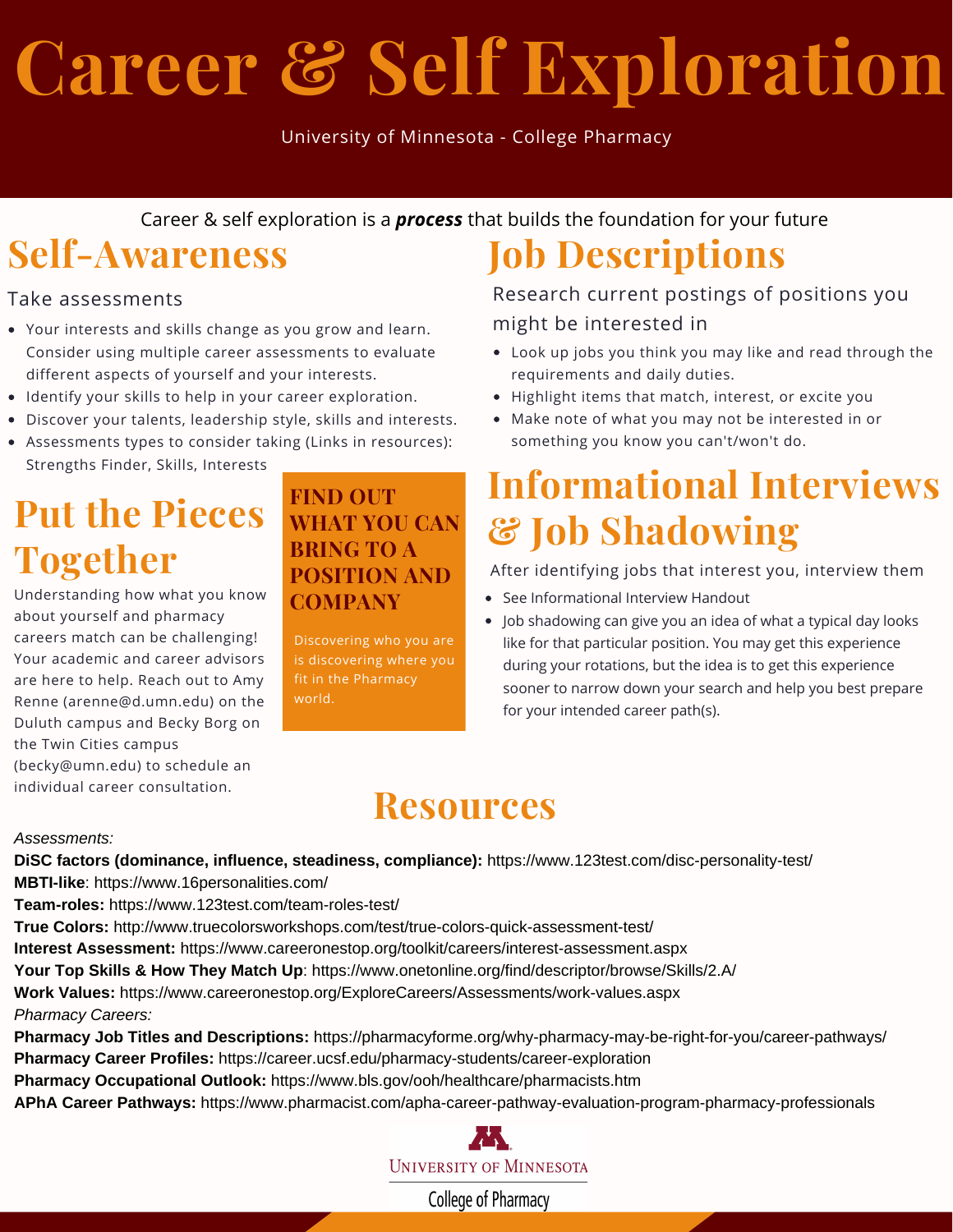# **Self Exploration Worksheet**

#### University of Minnesota - College Pharmacy

#### SELF ASSESSMENT

Use this to compile all the self-assessment information you have so far.

|                                                                                                                                    | List 3-5 relevant items |
|------------------------------------------------------------------------------------------------------------------------------------|-------------------------|
| <b>Strengths</b><br>Signature<br><b>Themes</b>                                                                                     |                         |
| Interests                                                                                                                          |                         |
| Consider career<br>related and other<br>personal interests.<br>What themes do<br>you see?                                          |                         |
| Personality*<br>You may have<br>previous exposure<br>with various tools,<br>such as:<br>Myers-Briggs,<br>True Colors, DiSC         |                         |
| APhA<br>Pathways                                                                                                                   |                         |
| See your career<br>folder and list your<br>top career<br>matches.                                                                  |                         |
| <b>Critical Factors</b>                                                                                                            |                         |
| See your career<br>folder (APhA<br>Pathways<br>assessment from<br>BAP)                                                             |                         |
| Other<br>What else is<br>important to you<br>as you consider<br>WHO you are?<br>Consider<br>specialized skills<br>and experiences. |                         |